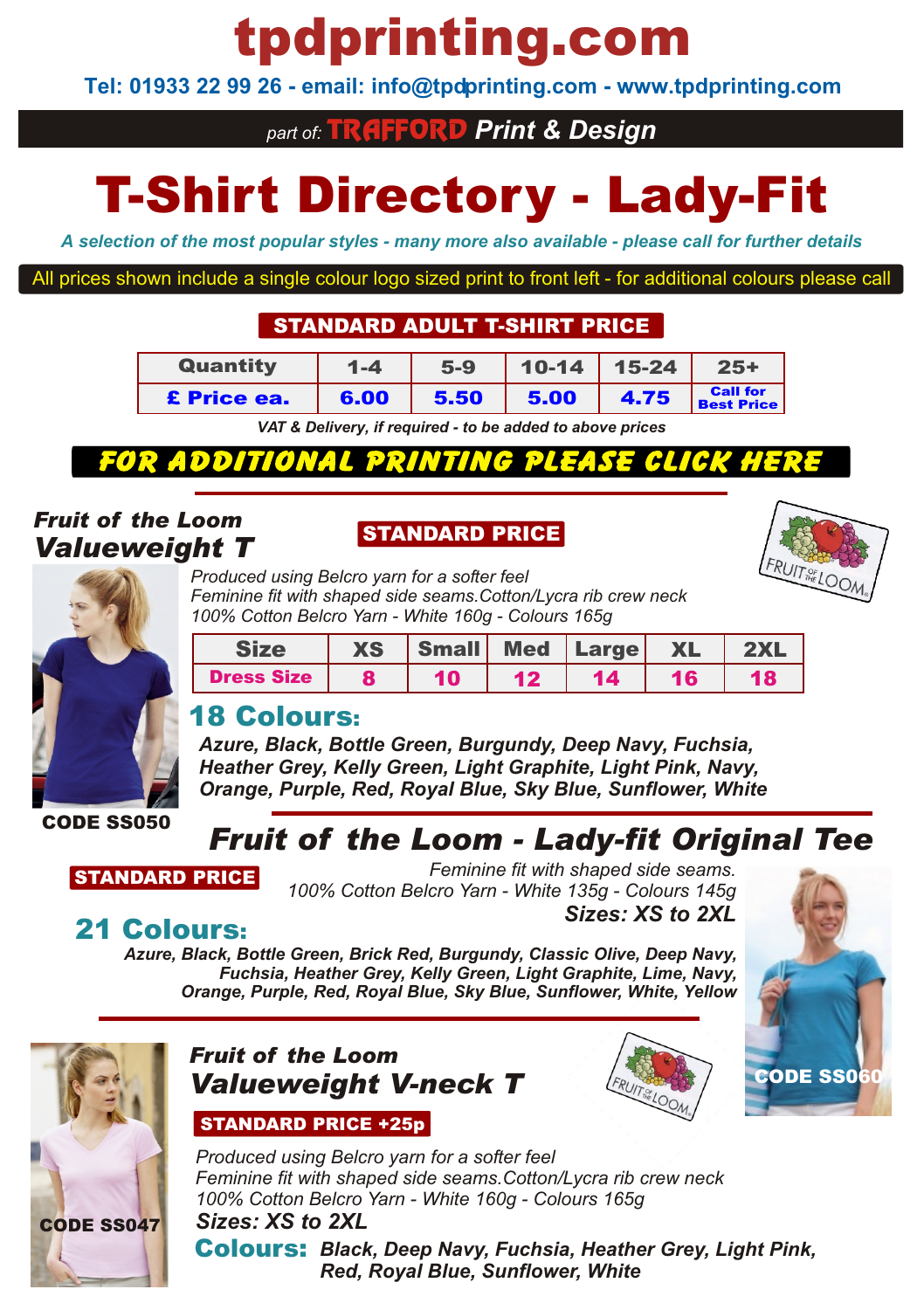# *Fruit of the Loom - Lady-fit Sofspun Tee*



*Feminine fit with shaped side seams 100% Cotton - White 160g - Colours 165g Super Soft Feel - Fashion Fit*

STANDARD PRICE + 25p

|                   | <b>XS</b> | Small <b>h</b> . |    | Med Large XL |    |  |
|-------------------|-----------|------------------|----|--------------|----|--|
| <b>Dress Size</b> |           | 10               | 49 | 14           | 16 |  |

Colours: *Black, Deep Navy, Fuchsia, Heather Grey, Kelly Green, Orange, Red, Royal Blue, Sunflower, White*

CODE SS414

# *Fruit of the Loom Fashion - Crew & V-neck T's*



*Soft, stretchy cotton/elastine fabric Feminine fit with shaped side seams 95% Cotton/5% Elastine - White 200g - Colours 210g*

Size XS Small Med Large XL 2XL

Dress Size 8 10 12 14 16 18

Colours:

*Black, Deep Navy, Fuchsia, Light Pink, Red, Sky Blue, White*

## STANDARD PRICE + £2.00

**See Also Fashion/Luxury T-Shirt Directory**

# *Gildan Heavy Cotton Women's T*



### CODE GD006

*100% cotton pre-shrunk jersey - Shaped sides - Cap Sleeves (Heather Colours 50% cotton/50% polyester - Sport Grey +10% polyester) White 175g - Colours 185g*

| <b>Size</b>                                       | Small Med Large XL 2XL |  |  |
|---------------------------------------------------|------------------------|--|--|
| Dress Size   8/10   10/12   12/14   14/16   18/20 |                        |  |  |

### Colours:

*Azalea, Black, Cobalt, Cornsilk, Daisy, Dark Heather, Graphite Heather, Heather Sapphire, Light Pink, Lilac,*

STANDARD PRICE

**Everyday** Comfort

**GILDAN** 

CODE

တ်<br>ဟ **თ** 

*Mint Green, Navy, Red, Royal, Safety Pink, Sport Grey, Sunset, White*







**Sapphire White**

*100% cotton ringspun pre-shrunk jersey knit (Sport Grey + 10% polyester) White 180g - Colours 185g - Semi-fitted*

|                | <b>CODE GD009</b> |
|----------------|-------------------|
| $\blacksquare$ |                   |

| Size                                   | Small Med Large XL |  | $\overline{\phantom{a}}$ 2XL |
|----------------------------------------|--------------------|--|------------------------------|
| Dress Size 6/8 10/12 14/16 18/20 22/24 |                    |  |                              |

STANDARD PRICE +25p

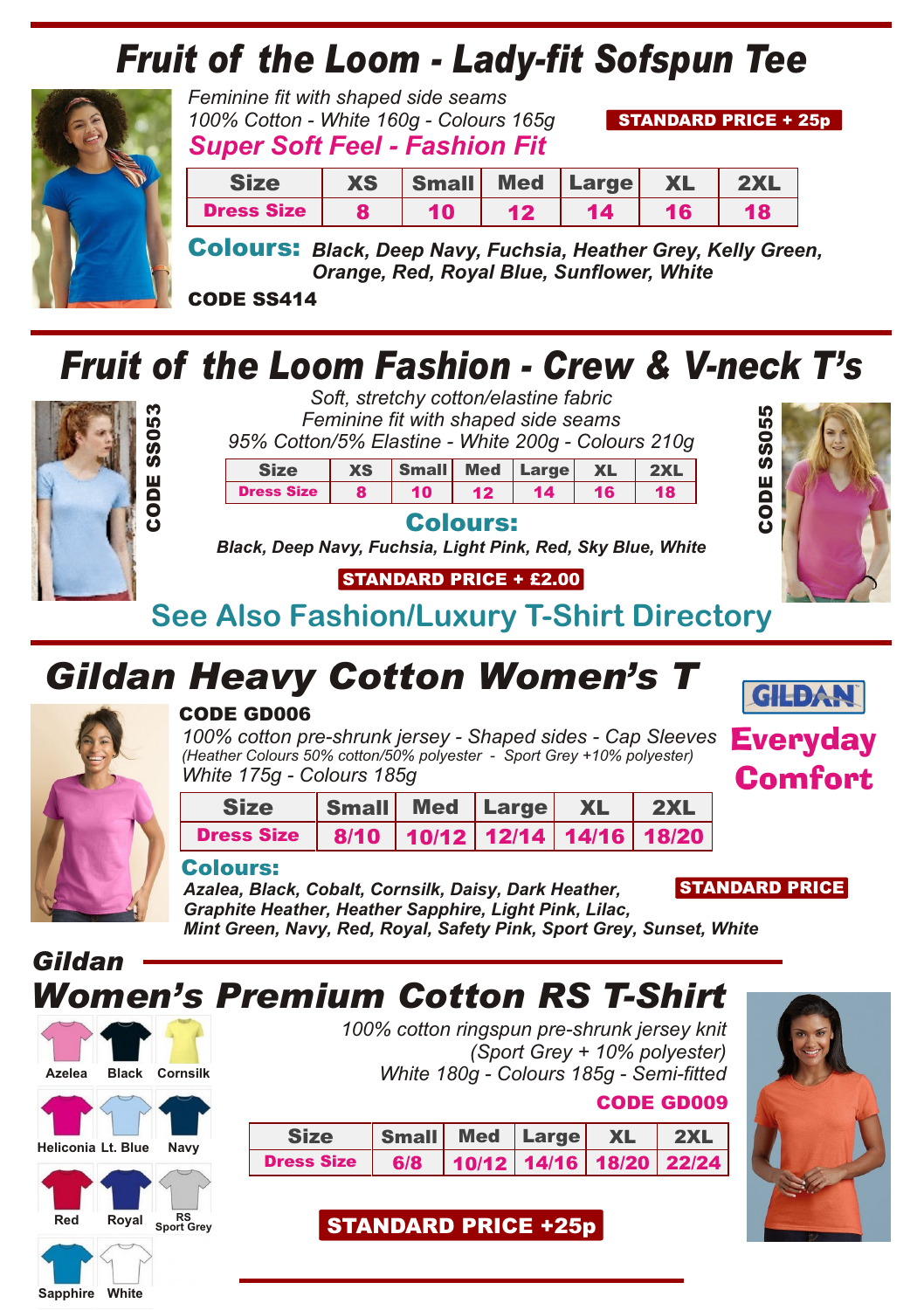### **GILDAN** *Gildan Women's Premium Cotton V-Neck T* CODE GD015

STANDARD PRICE +50p *100% cotton ringspun pre-shrunk jersey knit (Sport Grey + 10% polyester) White 180g - Colours 185g - Semi-fitted*

> Size Small Med Large XL 2XL Dress Size 8 10 12/14 16 18/20

# Colours:

*Azalea, Black, Cornsilk, Heliconia, Light Blue Navy, Red, Royal, RS Sport Grey, Sapphire, White*



**GILDA!** 

# *Gildan SoftStyle Women's Ringspun T*



# Feel-good Fashion!

*100% cotton pre-shrunk jersey - Shaped sides (Sport Grey + 10% polyester - all heathers 65% polyester/35% cotton) White 141g - Colours 150g* STANDARD PRICE



**Antique Cherry Red, Antique Heliconia, Antique Sapphire, Azalea, Black, Charcoal, Cherry Red, Chestnut, Cobalt, Cornsilk, Daisy, Dark Chocolate, Dark Heather, Heather Orange, Heather Purple, Heliconia, Indigo Blue, Irish Green, Kiwi, Lt. Blue, Lt. Pink, Mint Green, Navy, Purple, Red, Royal, Sand, Sapphire, Sport Grey, White**

CODE GD072

Colours:

| <b>Size</b>                                       | Small Med Large XL 2XL |  |  |
|---------------------------------------------------|------------------------|--|--|
| Dress Size   8/10   10/12   12/14   14/16   18/20 |                        |  |  |

# *Gildan Softstyle Women's V-neck T*

*100% cotton pre-shrunk jersey. Soft style yarns - stylish tapered fit (Sport Grey + 10% polyester) - White 141g - Colours 150g* STANDARD PRICE + 25p CODE GD078

| <b>Size</b>                                       | Small Med Large XL 2XL |  |  |
|---------------------------------------------------|------------------------|--|--|
| Dress Size   8/10   10/12   12/14   14/16   18/20 |                        |  |  |

*Azalea, Black, Dark Heather, Heather Irish Green, Heather Purple, Irish Green, Navy, Purple, Red, Royal, Sport Grey, White*



Colours: *Heather Irish Green, Heather Navy, Heather Purple, Heather Radiant Orchid, Heather Royal, Navy, Red, Royal, Sport Grey, White*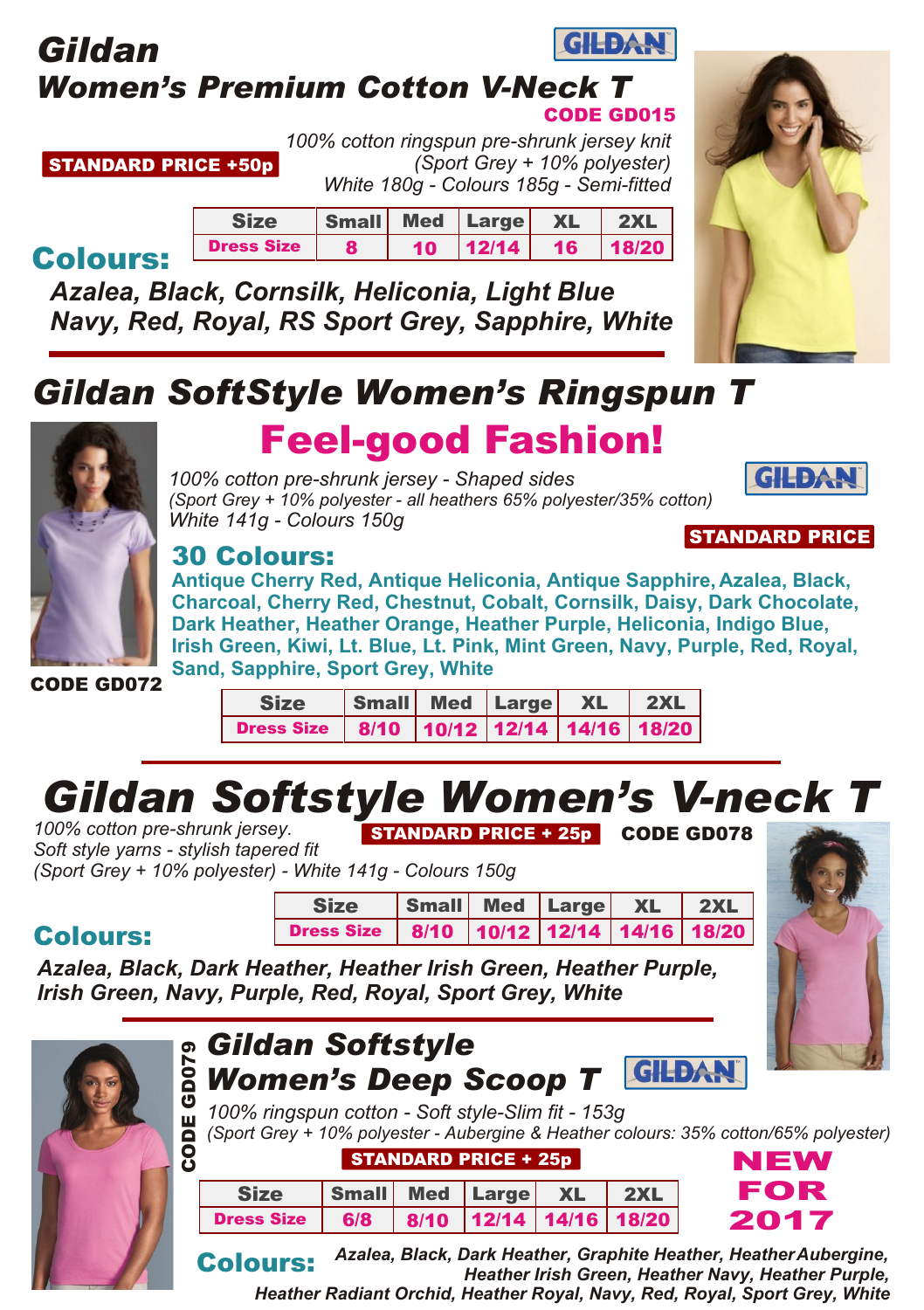# *Anvil Women's Fit Fashion T*



CODE A105F

*100% Ringspun Cotton - Shaped fit Heather Grey + 10% polyester Heather Green & Purple 60% polyester/40% cotton Weight 150g*

STANDARD PRICE **Small - XL**

**2XL + 25p**

STANDARD PRICE + 25p

### Colours:

*Navy, Carribean Blue, Light Blue, Purple, Heather Purple, Charity Pink, Hot Pink, Red, Independence Red, Heather Green, Green Apple, Orange, Chocolate, White, Heather Grey, Charcoal, Black*

| <b>Size</b>       | Small Med Large XL 2XL |                        |  |  |
|-------------------|------------------------|------------------------|--|--|
| <b>Dress Size</b> | $-6/8$                 | 8/10 10/12 12/14 14/16 |  |  |

# *Russell Women's Slim T*



*Side seams for a feminine shape - 100% Ringspun Cotton White 140g - Colours 145g*

|                   | <b>XSmall Small Med Large</b> |  |  |
|-------------------|-------------------------------|--|--|
| <b>Dress Size</b> |                               |  |  |

Colours: **Apple, Black, Bottle Green, Bright Royal, Candy Pink, Classic Red, French Navy, Fuchsia, Lt. Oxford, Lime, Orange, Purple, Sky, Turquoise, White, Yellow** J15 5F

# *B&C - Exact 190 Women's T-Shirt*

STANDARD PRICE + 25p

ပ o<br>O

> *Single jersey - 185g 100% Pre-shrunk Ringspun Cotton*

> > CODE B190F

Colours:





## STANDARD ADULT T-SHIRT PRICE

| Quantity    | $1 - 4$ | $5-9$ |      | $10-14$ 15-24 | $25+$                                |
|-------------|---------|-------|------|---------------|--------------------------------------|
| £ Price ea. | 6.00    | 5.50  | 5.00 | 14.75         | <b>Call for</b><br><b>Best Price</b> |

*VAT & Delivery, if required - to be added to above prices*